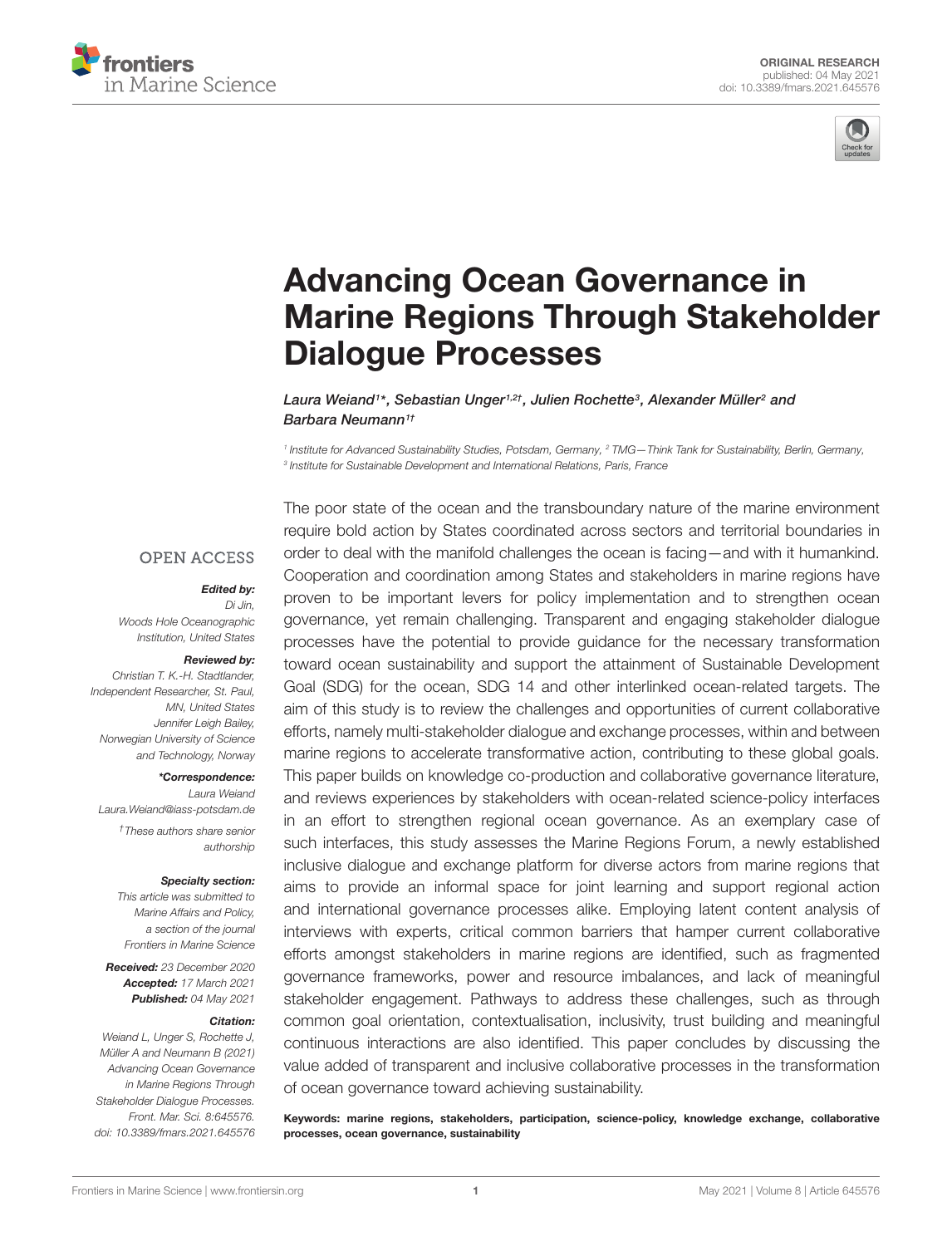# **INTRODUCTION**

The current ocean management and governance frameworks are often referred to as fragmented and critiqued for not effectively addressing threats to the ocean [\(Chung,](#page-10-0) [2010;](#page-10-0) [Rochette et al.,](#page-11-0) [2015;](#page-11-0) [Heinrich Böll Foundation,](#page-10-1) [2017;](#page-10-1) [Watson-Wright and Luis](#page-11-1) [Valdés,](#page-11-1) [2019\)](#page-11-1) as the frameworks are largely built on the matrix of traditional sector-based or issue-based mechanisms. This approach is seen to hinder concerted action toward achieving sustainability goals, specifically the Sustainable Development Goal (SDG) 14 "Life below water" of the United Nations' 2030 Agenda for Sustainable Development [\(United Nations,](#page-11-2) [2015\)](#page-11-2). Due to the interconnected nature of the 2030 Agenda and SDGs, a fundamental prerequisite to the successful implementation of the SDGs includes ensuring that multiple actors work together across scales, times, and diverse contexts [\(Bowen et al.,](#page-10-2) [2017;](#page-10-2) [Schmidt et al.,](#page-11-3) [2017;](#page-11-3) [Stafford-Smith et al.,](#page-11-4) [2017\)](#page-11-4). This also applies to the ocean, and given the specificities of the marine environment including its transboundary nature, responses need to be collaborative across sectors, stakeholder groups, and territorial boundaries in order to be truly effective.

A well-recognised enabler of transformative change toward sustainability is the evolving and promising cluster of collaborative approaches, namely participatory and transdisciplinary practices [\(Mauser et al.,](#page-11-5) [2013;](#page-11-5) [Norström](#page-11-6) [et al.,](#page-11-6) [2020;](#page-11-6) [Schmidt et al.,](#page-11-7) [2020\)](#page-11-7). As explained in [Mauser et al.](#page-11-5) [\(2013\)](#page-11-5), knowledge integration and transdisciplinarity is an iterative process that requires self-reflexivity and consists of codesign, co-production, and co-dissemination. Integrated marine governance through stakeholder engagement across sectors and levels is increasingly being committed to in ocean sustainability practices and marine governance framework [\(Van Tatenhove,](#page-11-8) [2011\)](#page-11-8), yet they are far from being widely implemented or assessed. Further, practices of co-production are highly variable [\(Bremer and Meisch,](#page-10-3) [2017\)](#page-10-3). Although this provides space for flexibility in approaches, it limits the ability to learn from them and improve their effectiveness [\(Norström et al.,](#page-11-6) [2020\)](#page-11-6) to ultimately foster the transformative change that is needed.

There is a rich body of literature on the co-production of knowledge in the science-policy system [\(Dale and Armitage,](#page-10-4) [2011;](#page-10-4) [Cvitanovic et al.,](#page-10-5) [2014,](#page-10-5) [2015;](#page-10-6) [West et al.,](#page-11-9) [2019;](#page-11-9) [Norström](#page-11-6) [et al.,](#page-11-6) [2020\)](#page-11-6) as well as on collaborative governance theories and practices [\(Booher,](#page-10-7) [2004;](#page-10-7) [Ansell and Gash,](#page-10-8) [2007;](#page-10-8) [Voorberg et al.,](#page-11-10) [2015\)](#page-11-10) upon which this paper builds. In the context of governance, [Dale and Armitage](#page-10-4) [\(2011\)](#page-10-4) define knowledge co-production as "the collaborative process of bringing a plurality of knowledge sources and types together to address a defined problem and build an integrated or systems-oriented understanding of that problem." Drawing on this literature, this paper refers to collaborative processes within the context of multi-stakeholder processes and knowledge co-production in formal and informal settings of regional ocean governance, either within or between marine regions.

Limited research has been conducted on evaluating collaborative efforts and processes specific to ocean governance [\(Berkowitz et al.,](#page-10-9) [2020\)](#page-10-9). Efforts have been made to for example analyse the financial benefits of multi-national collaborations

for marine conservation [\(Mazor et al.,](#page-11-11) [2013\)](#page-11-11) and to assess the meta-organisations to identify conditions for successful cooperation in ocean processes [\(Berkowitz et al.,](#page-10-9) [2020\)](#page-10-9). Yet the majority of the literature focuses on tool-specific stakeholder engagement, for example, marine spatial planning [\(Ritchie and](#page-11-12) [Lewis,](#page-11-12) [2003;](#page-11-12) [Gopnik et al.,](#page-10-10) [2012\)](#page-10-10) or integrated coastal zone management [\(Le Tissier and Hills,](#page-10-11) [2010\)](#page-10-11). The scope and nature of participatory engagement within ocean-related processes was long described as "a neglected topic" [\(Ritchie and Ellis,](#page-11-13) [2010\)](#page-11-13). With this perspective, the current paper aims to contribute to the literature and bridge the gap by assessing collaborative efforts and strategies, specifically multi-stakeholder and cross-sectoral engagement for joint-learning and exchange in marine regions.

There is a dire need to enhance genuine collaborations which are multi-stakeholder and cross-sectoral within and between marine regions. However, most mechanisms that could deliver such opportunities are bound to policy or governance mechanisms, potentially discouraging open exchange and not necessarily fostering innovation. In response to this, Germany announced in 2017 at the UN Ocean Conference in New York, and then together with the European Union (EU) at the 2017 Our Ocean Conference in Malta, that a platform would be setup by 2020 to bring together diverse range of stakeholders to strengthen cooperation and to support the development of new approaches for integrated ocean governance at the regional level [\(United](#page-11-14) [Nations,](#page-11-14) [2017\)](#page-11-14). The Marine Regions Forum (henceforth, also the Forum) emerged from this commitment and was setup as an informal, transdisciplinary, and participatory space at the science-policy interface for marine regions. The Forum aimed to investigate policy, management, and governance innovations, in order to facilitate collaborative work that could trigger transformative change for current ocean sustainability challenges.

The first international conference of the Marine Regions Forum was held in Berlin, Germany, from 30 September until 2 October 2019 as an in-person event and brought together over 200 international participants from multiple sectors and stakeholders groups and different marine regions (see [Institute](#page-10-12) [for Advanced Sustainability Studies et al.,](#page-10-12) [2020;](#page-10-12) [Neumann et al.,](#page-11-15) [2021\)](#page-11-15). It took the form of a dialogue-oriented conference that included a mixture of interactive workshops and plenary discussions and was complemented by a side programme to foster a creative space for open, informal and productive exchange. From concept development over planning and hosting of the Forum, a co-creative, transdisciplinary, and participatory approach was employed in which independent research institutes worked together with experts from policy-making and civilsociety (see [Neumann et al.,](#page-11-15) [2021\)](#page-11-15). The Forum strived to support transformations toward integrated ocean governance for marine regions by advancing multi-stakeholder dialogue, facilitating exchanges of good-practices and cooperation between marine regions through joint-learning processes. The informal nature of the Forum provided a space outside of formal governance arrangements where stakeholders engage in discussion on equal footing as individual experts. It functions as a newly established inclusive dialogue and exchange platform, bringing actors together across multiple stakeholder groups, sectors, and marine regions in a genuine effort to enable the transformative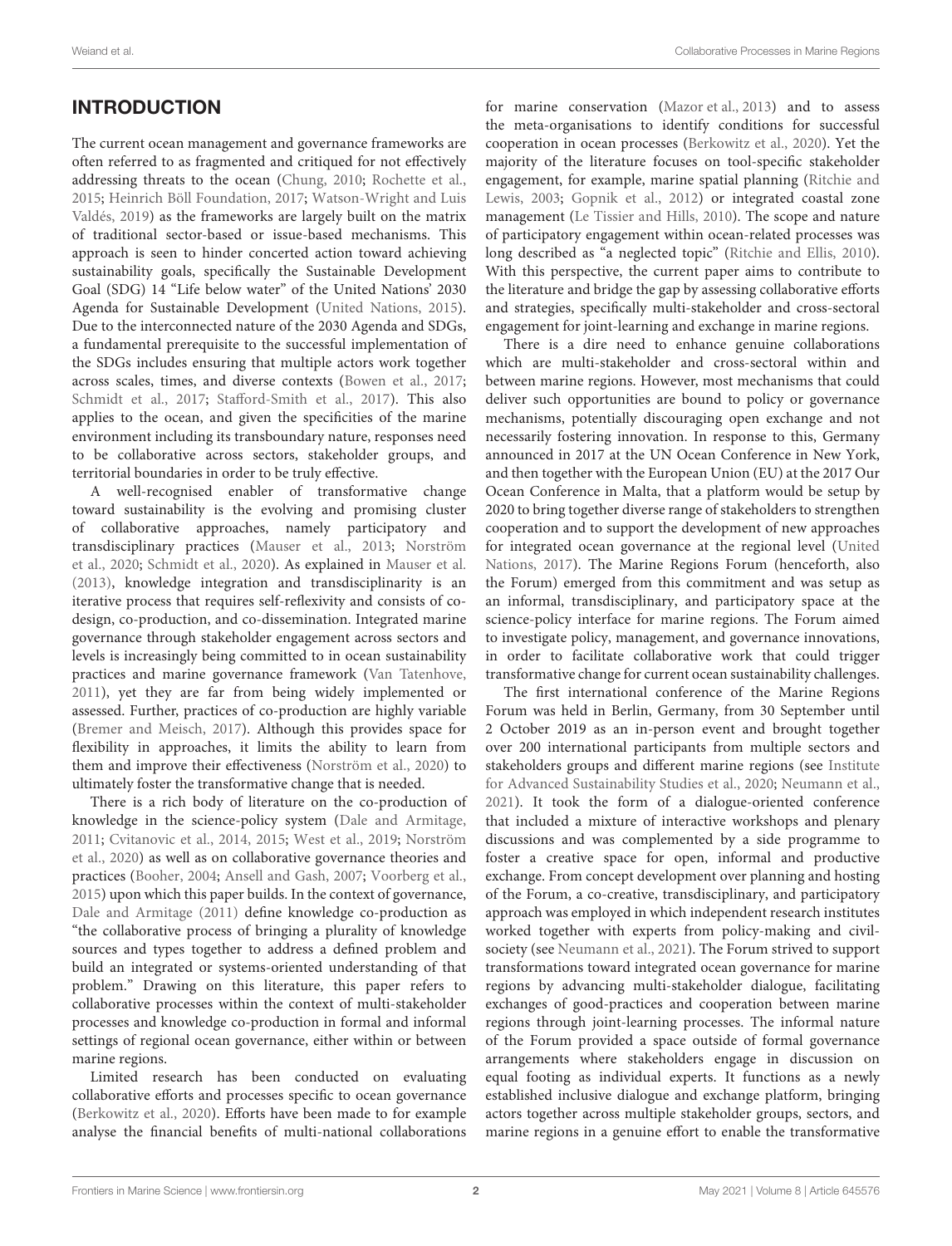change for the sustainable use and conservation of marine environments. The Forum aims to facilitate action at the regional level, thereby supporting the implementation of the 2030 Agenda for Sustainable Development, in particular SDG 14, and build a bridge to a post-2020 pathway for ocean health.

Building on collaborative governance theory, specifically [Ansell and Gash](#page-10-8) [\(2007\)](#page-10-8) and knowledge co-production principles [\(Norström et al.,](#page-11-6) [2020\)](#page-11-6), this paper seeks to identify the challenges of implementing collaborative processes and strategies in marine regions and underpin practical pathways to overcoming these challenges. In assessing the Marine Regions Forum 2019 as a case study, this paper demonstrates how collaboration can be fostered within and between marine regions and examines the value added and transformative potential of such practices for formal ocean sustainability processes, including at the global scale. Building on a theoretical framework developed from the relevant scholarly literature, specifically on [Ansell and Gash](#page-10-8) [\(2007\)](#page-10-8) who provide a model to identify challenges and limitations of collaborative strategies, empirical insights are gained through latent content analysis of interviews conducted with selected experts and participants of the Marine Regions Forum 2019.

Providing a universal prescriptive definition of the term "marine regions" is challenging within the scope of this paper, given that the spatial and institutional boundaries of marine regions can overlap, are variable, region-specific and also complex from a political, legal and ecological perspective. Literature has delineated marine regions based on various different characteristics, including oceanography, Marine Ecoregions, Large Marine Ecosystems boundaries [\(Morgan,](#page-11-16) [1991;](#page-11-16) [Spalding et al.,](#page-11-17) [2007\)](#page-11-17), or hierarchical clustering of regional arrangements [\(Mahon and Fanning,](#page-11-18) [2019\)](#page-11-18). [Mahon](#page-11-18) [and Fanning](#page-11-18) [\(2019\)](#page-11-18) defined 20 ocean regions based on the UN Environment's Regional Seas regions and other regional institutional arrangements, corresponding to the coasts and semi-enclosed seas of the continents. Although it seems reasonable to define marine regions, this paper acknowledges the diversity of geopolitical conditions of marine regions and that there is no uniform definition and globally applicable way to set boundaries. Further, dialogue and exchange processes can take place between the global and regional level (i.e., in an effort to harmonise and implement global targets), within and between marine regions (i.e., facilitating action from the global to national level), and between the regional and national level (i.e., to support on-the-ground implementation). The scope of this paper concentrates on the regional and interregional level and further links this to global processes.

# MATERIALS AND METHODS

The analytical framework that guides this paper builds on knowledge co-production principles (e.g., [Norström et al.,](#page-11-6) [2020\)](#page-11-6) and collaborative governance models, in particular [Ansell and Gash](#page-10-8) [\(2007\)](#page-10-8) who provide a contingency theory of the critical variables found to be important in collaborative governance processes. These included "prior history of conflict or cooperation, incentives for stakeholders to participate, power

and resources imbalances, leadership, and institutional design" [\(Ansell and Gash,](#page-10-8) [2007\)](#page-10-8). Based on these variables, semistructured, in-depth interviews were conducted to explore multistakeholder dialogue and collaborative processes in and across marine regions, how they can foster transformative action to support SDG 14 implementation, as well as understand how informal dialogue platforms can facilitate transformation toward ocean sustainability.

To provide an in-depth case study, the Marine Regions Forum, as an example for a transdisciplinary and collaborative initiative, is reflected upon and utilised to assess the potential and limitations of genuine efforts to enable inclusive dialogue and exchange within and between marine regions. The Forum sought to provide new and innovative ways for inclusive dialogue and exchange on various issues relating to ocean governance with a focus at the regional level. At its first international conference in autumn 2019, it brought together a diversity of actors from different sectors and marine regions to engage in informal joint learning and collaboration, in an effort to create new knowledge, bridge gaps between efforts and strengthen regional governance through new partnerships or approaches. Participants were individually selected and invited by the Forum organisers in order to facilitate a balanced representation of stakeholder groups and regions. The majority of the participants at the Marine Regions Forum 2019 were from research (37%), followed by intergovernmental organisations (24%), government (19%), and NGOs (13%). 1% of the participants were from industry and 4% were categorised as artists. The expertise of half the participants (50%) was at the global level, while the other half of the participants mainly specialised on particular marine regions, for example, the Western Indian Ocean, South East Atlantic, Pacific, or Arctic. With regards to gender representation, 55% were male and 45% were female. Under the leadership of three research institutions who provided core conceptualisation and scientific perspectives, the Forum was co-produced by an interdisciplinary team of ocean researchers and experts, together with a steering group who provided governmental and policy perspectives, and an advisory board of esteemed experts for global and regional level stakeholder and science perspectives (see [Neumann et al.,](#page-11-15) [2021\)](#page-11-15). The ambition of the Forum was to position itself outside of formal governance processes and enable common understandings of challenges and opportunities faced by marine regions, and ultimately, to facilitate collective responses. The purpose of the Forum was to support and complement existing efforts by organising an innovative forum for exchange and cooperation.

Expert interviews were conducted during June 2020, 8 months after the Marine Regions Forum 2019 took place. To assess if the interview questions were comprehendible, unambiguous, and informative to the objectives of the study, a preliminary test-interview was conducted internally with a research group member, the data of which was excluded from this studies analysis. Due to the geographical distribution of the interviewees and restrictions due to the COVID-19 pandemic, interviews were held online through a video communication portal. Interviews ranged in length from approximately 40 to 60 min and were held in English. The timing of the interviews was purposively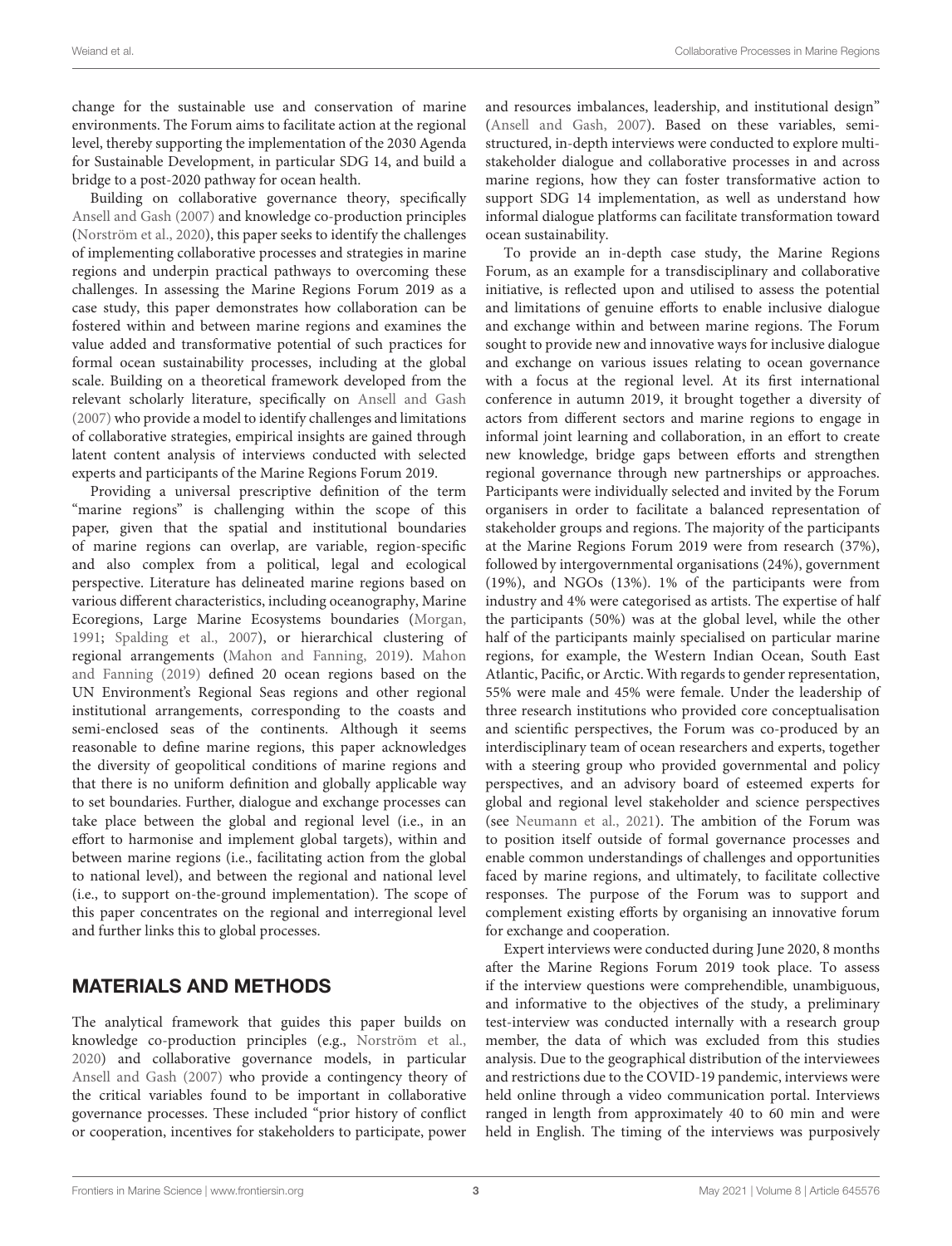conducted several months after the Marine Regions Forum 2019 took place, in order to provide the ability to study longer-term outcomes of the first Forum. However, it should be acknowledged that such an extended time period can also lead to potential recall-biases by interviewees.

Interviewees were selected from the pool of attendees present at the Marine Regions Forum 2019 through "purposive" sampling [\(Ritchie and Lewis,](#page-11-12) [2003\)](#page-11-12). To ensure data saturation – the point at which no new information or themes are observed in the data [\(Guest et al.,](#page-10-13) [2006\)](#page-10-13), 12 interview participants were identified and selected, of which 11 participated in this study. The interviewee selection process was based on a predetermined key criterion which targeted participants deeply involved with the topic while ensuring a diverse sample to capture the perspectives of different stakeholders. The key criteria considered the following characteristics of potential interviewees (relevance is indicated by the listed order): (i) attendance of the Marine Regions Forum 2019 which serves as a case study for this paper; (ii) experience with multi-stakeholder knowledge exchange frameworks in the context of SDG14 and ocean governance; (iii) representative of different stakeholder groups with practitioner focus (governmental organisations, intergovernmental organisations, non-governmental organisations, and research and academia); (iv) regional diversity; and (v) gender diversity. The regional representation of the interviewees included the following: Western Indian Ocean  $(n = 2)$ , Pacific  $(n = 3)$ , Caribbean  $(n = 1)$ , NW Atlantic  $(n = 1)$ , S Atlantic  $(n = 1)$ , and the global level ( $n = 3$ ). Interviewees were fairly evenly distributed across intergovernmental organisations  $(n = 4)$ , non-governmental organisations ( $n = 3$ ), and research and academia ( $n = 4$ ). Among the 11 study participants, there was a 5:6 female to male gender ratio. Although conducting interviews with representatives from industry would have provided another stakeholder group perspective, it was not possible given their overall low representation at the Marine Regions Forum 2019.

Potential interviewees from the pre-selected pool ( $n = 12$ ) were invited via email to participate in the study. An information sheet was provided to the participants in advance of the interview explaining the purpose of the interview and demands on the interviewee, and to collect informed consent. The informants were assured that confidentiality would be maintained throughout to allow for an open and honest dialogue. Furthermore, an interview guide (see **[Supplementary Information 1](#page-10-14)**) was prepared to provide a structural frame for the interviews. Interview questions were grouped into two main themes: firstly, on the challenges and opportunities of current multi-stakeholder cross-sectoral exchange processes in and amongst marine regions, based on the analytical framework of this study which was derived from relevant literature [\(Ansell and Gash,](#page-10-8) [2007;](#page-10-8) [Norström et al.,](#page-11-6) [2020\)](#page-11-6); secondly, on the interviewees perception of the Marine Regions Forum 2019 including lessons learned at an individual and collective level, and its transformative potential as an informal and inclusive collaborative processes to foster the transformation of ocean governance toward sustainability.

The interviews were recorded as audio files through the video communication portal. The recorded interviews were transcribed verbatim and subsequently investigated through latent content analysis to search for common themes upon which the data was categorised and codes were applied [\(Hay,](#page-10-15) [2010\)](#page-10-15). The qualitative data was analysed with the coding software MAXQDA 2020 (VERBI Software, 2019). A hybrid approach of inductive and deductive coding techniques was conducted (see [Fereday and](#page-10-16) [Eimear,](#page-10-16) [2006\)](#page-10-16) as an iterative and reflexive process. Inductive coding was implemented to identify variables that may only manifest in this context or dataset (data-driven) and deductive coding was used to build on the analytical framework of the study derived from literature (theory-driven). After initial coding of the interview data, the codes were subsequently refined and categorised upon which a codebook was developed [\(DeCuir-Gunby et al.,](#page-10-17) [2011;](#page-10-17) see also **[Supplementary Table 1](#page-10-14)**). The overall coding categorisation was based on the two main interview themes described above, under which sub-categories for individual codes were established to provide more detail and further operationalisation of the codes.

# RESULTS

The results are reported according to the key themes which emerged through the in-depth semi-structured interviews and general structure of the interview guide. The first section describes current multi-stakeholder processes in marine regions, including the challenges and principles to overcome such barriers. The second section relates directly to the Marine Regions Forum case study by exploring the participants' perceptions of the 2019 event as a multi-stakeholder crosssectoral dialogue platform. Key interview themes are presented below in a consecutive order; however, it must be recognised that collaborative processes are themselves iterative and non-linear.

It should be acknowledged that in general, collaborative processes are highly diverse and context-specific, especially across marine regions which challenge the ability to apply a universal approach to all collaborative efforts. However, across the board, there were overlaps regarding the interviewee's perceptions on the challenges and potential pathways to address these in order to advance multi-stakeholder exchange processes in marine regions.

# Critical Starting Conditions Commonly Hampering Collaborative Processes in Marine Regions

The starting conditions present at the onset of new collaborative processes are critical as they can facilitate or discourage cooperation and coordination between stakeholders [\(Ansell and](#page-10-8) [Gash,](#page-10-8) [2007\)](#page-10-8). Interviewees stated that in ocean sustainability processes, common starting scenarios which discourage cooperation are the traditional sector-based approaches as well as the complex socio-economic structures amongst and within marine regions that usually result in uneven playing field (see **[Figure 1](#page-4-0)**, left box). This has created governance landscapes that are fragmented and multi-layered. Spaces to encourage or facilitate multi-stakeholder cross-sectoral dialogue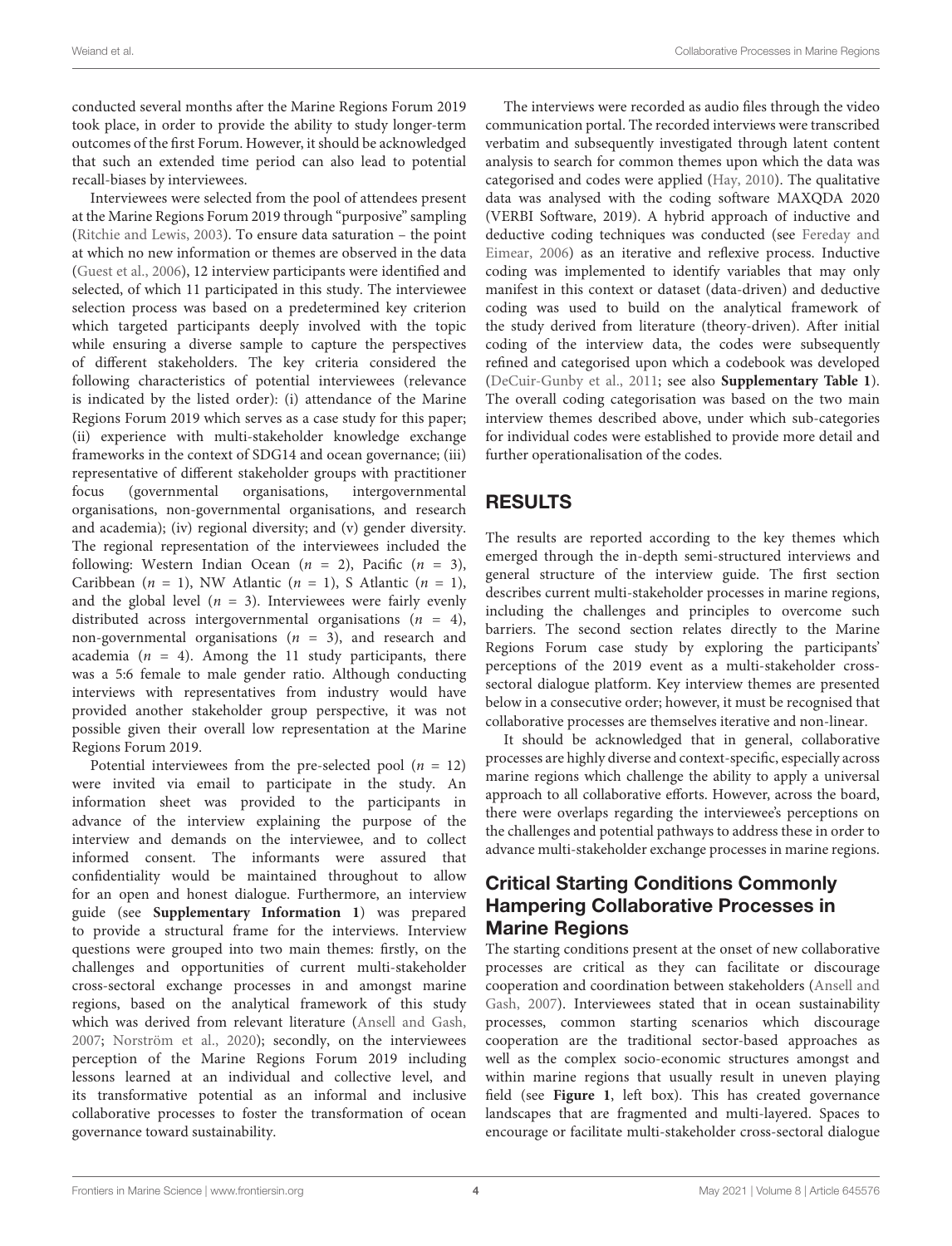

<span id="page-4-0"></span>processes are considered rare in regional ocean governance, especially such where the private sector is present. However, according to the interviewees, efforts are increasing and meetings such as those held by regional instruments and conventions [\(Wright et al.,](#page-11-19) [2017\)](#page-11-19) are being opened to non-governmental organisations, civil society, and intergovernmental bodies. When spaces for engagement do exist, there is frequently a lack of understanding, preparedness, and training for stakeholders about what collaborative engagement is and how to meaningfully engage in such processes.

Interviewees emphasised that building trust and longterm commitments between stakeholders is key for successful collaborative efforts, but these are time-consuming processes which require interactive continuity of cooperation between stakeholders. Even if cooperation has been established, barriers to interactive continuity and trust can persist, especially under variable conditions. For instance, key stakeholders engaged in a collaboration may change positions, funding periods come to a close, or the initial environmental or socio-economic state evolves, all of which make building and continuing long-term commitments challenging.

Power imbalances among stakeholders at the governmental and non-governmental level are also a challenge for collaborative efforts within marine regions. In some contexts, regional instruments are considered weak within national systems, while other bodies, such as funding donors, can be overpowering by imposing stringent conditions or processes that potentially instrumentalise partners. Such asymmetries vary across the regional and national level as some stakeholders lack capacity, status, or resources to participate on equal footing more than other stakeholders, resulting in some collaborative processes (such as negotiations or cooperations) in marine regions to be skewed toward the stakeholders with more power and resources. This is further compounded when certain regions have larger and more diffuse institutional structures which put them at a disadvantage compared to regions with more cohesive and stronger economic bodies. However, one interviewee stated that representing a region with fewer resources and therefore fewer specialists requires the representative to attend meetings or negotiations across a variety of topics and sectors, providing them with a more comprehensive understanding compared to specialists that remain in their thematic silo as there are enough human resources to cover each discipline.

Interviewees also noted that there is often a lack of codesign, co-production, and co-delivery from the onset of the collaborative process – from problem identification, design of the response, to implementation of appropriate measures. When such processes do not properly involve the appropriate key stakeholders from the beginning, such as those most affected or vulnerable (e.g., local communities, minorities, or poor communities) or sectors with considerable power leverage (e.g., private industry), it can result in token involvement and unfavourable conditions, further deepening power imbalances. Furthermore, interviewees stated that this results in under or misrepresentation of key stakeholders especially if they lack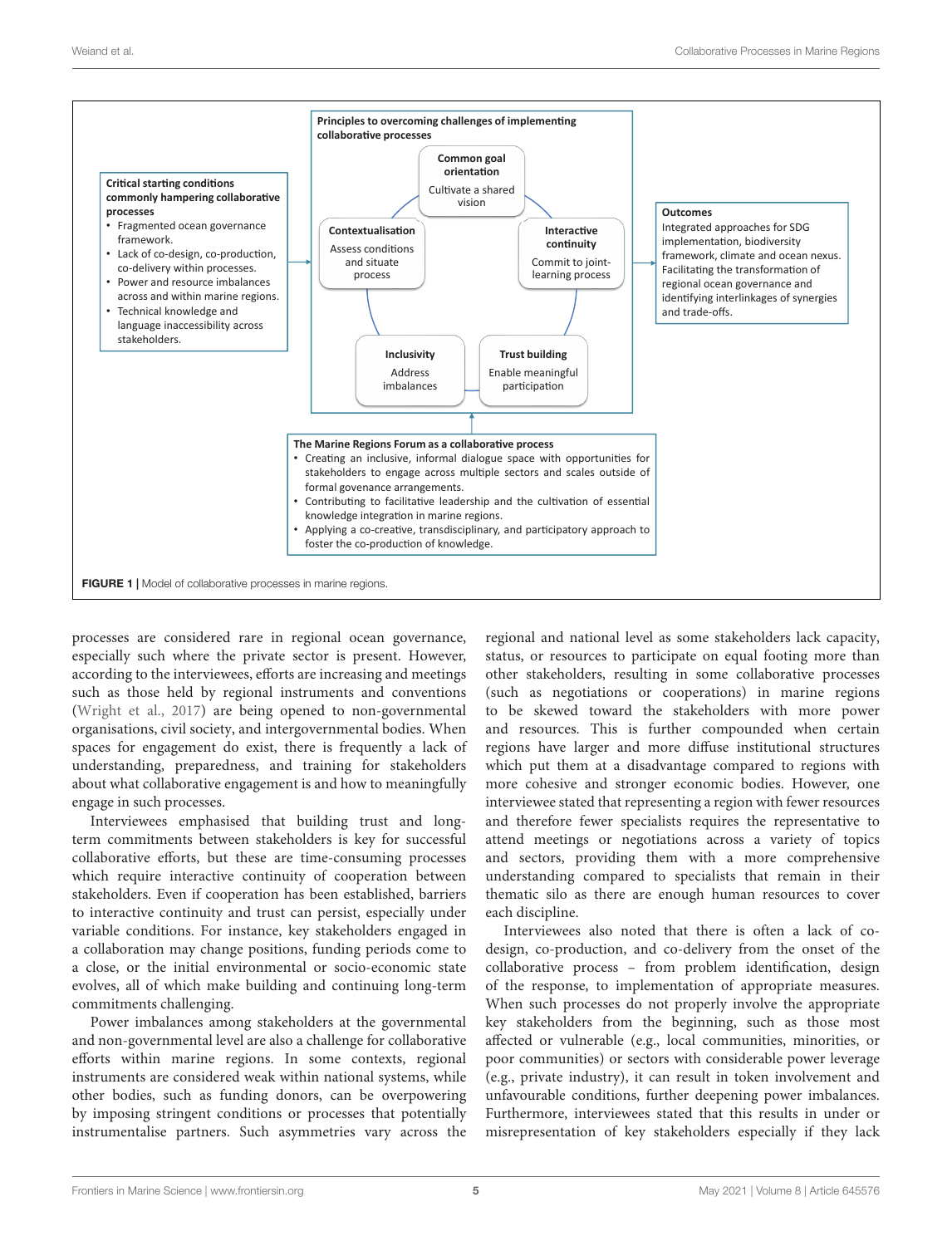resources or institutional infrastructure to engage in or attend dialogue processes where collaborations and decision-making takes place. Histories of token engagement where stakeholder perspectives are only partially acknowledged, or not at all, further manifest deep-rooted challenges of trust. Given the vastness of some marine regions, simply getting the right people in the right place is a challenge for underrepresented and under-resourced stakeholders groups.

Interviewees were emphatic that the acquisition of technical knowledge about the environment was considered a central contribution to dialogue processes, particularly for establishing common targets, criteria and standards (e.g., combatting marine pollution in a marine region). A common challenge is the inaccessibility of the technical language used during international multi-stakeholder collaborative processes which may undermine meaningful engagement. Some stakeholders may not have the expertise or resources to engage in technical or political discussions, such as those commonly led by formal political delegations in advance of negotiations, and their perspectives are consequently not accounted for. Interviewees also stated that capacity building especially regarding technical knowledge is distributed unevenly among stakeholders and nations.

Complex socio-economic and political structures within and across marine regions make it challenging to decide which targets to prioritise, especially in establishing targets that all regional instruments and national governments can realistically commit to. This is especially the case when political dynamics and manoeuvrability are stringent or when resources and capacity limit their ability to implement measures. This is further compounded by uncompromising political positioning; however, interviewees stated that multi-stakeholder dialogue and cooperation can provide a better understanding of what a marine region can deliver collectively, by taking into account the heterogeneous socio-economic, cultural, political and geographical characteristics, and implementing more realistic policy instruments through meaningful incremental progress.

# Principles to Overcoming Challenges of Implementing Collaborative Processes in Marine Regions

Key aspects raised during the interviews to overcoming common challenges of multi-stakeholder dialogue processes in marine regions identified above, include: contextualisation, common goal orientation, inclusivity, trust building, and interactive continuity. These five broad variables (see **[Figure 1](#page-4-0)**, middle upper box) show overlap, and are not independent of each other but rather interlinked. Given the highly context specific nature and non-linear, complex character of collaborations, these variables are regarded as a generalisation and simplification of the process. However, the following section explores each variable in more detail.

#### Contextualisation

Interviewees noted that collaborative processes should be situated according to associated confines and opportunities of the highly contextual social, economic, and ecological characteristics of a

marine region. Contextualisation can occur at the local, regional, and global level, with the understanding that it pertains to a set of defined issues [\(Norström et al.,](#page-11-6) [2020\)](#page-11-6). Positioning a cross-sectoral multi-stakeholder dialogue process involves understanding how challenges have occurred or persisted, and how having multistakeholder cross-sectoral dialogue is likely to influence efforts and offer pathways to address challenges. Collaborative efforts should from the onset raise appropriate questions, for example: what are the critical current conditions that may be inhibiting collaboration and what are the entry points or policy windows of opportunity to overcome such challenges? Who are the key players and affected stakeholders and where do power imbalances occur? How effective are current collaborative processes in utilising knowledge within rather than for processes? Ambitious thinking is needed to identify ways of bridging collaboration gaps and to develop formal and informal collaborative structures for policy integration.

Multi-stakeholder engagement processes are considered uncommon in marine regions, also by the interviewees. A fairly straightforward approach to start addressing challenges pertaining to collaborative efforts is by ensuring mechanisms or platforms that facilitate multi-stakeholder dialogue across sectors exist and are valued at the appropriate levels, from national to regional to global level. One interviewee provided an example where national Caribbean governments have been attempting to establish multi-sectoral committees, such as for coastal zone management, with the intention of collaborating on key technical and policy aspects. However, the level of engagement of civil society, NGO's and private sector frequently lacks, also in the example provided. Spaces to have high-quality multi-stakeholder and cross-sectoral exchanges must be available across all marine regions. Such spaces should provide vulnerable and invested stakeholders with opportunities to actively engage, understand, and contribute to emerging decision processes on technical knowledge or policy windows, especially if these can have longlasting implications for the marine region itself. One interviewee stated that regional mechanisms should enable inclusive, crosssectoral decision spaces to discuss transboundary issues, such as marine pollution, offshore exploration or biodiversity loss at a technical and policy relevant level. At the regional level, such spaces could be facilitated by existing regional bodies such as the Regional Seas programmes, most of which are supported or coordinated by the United Nations Environment Programme (UNEP), or the Large Marine Ecosystem mechanisms which is supported by the Global Environment Facility (GEF). However, it should be acknowledged that regional ocean governance mechanisms themselves raise concerns of coordination and efficiency [\(Billé et al.,](#page-10-18) [2017\)](#page-10-18). Interviewees stated that challenges of socio-economic disparities, power relationships, and resource imbalances need to be addressed from the on-set of a collaborative effort to create more even footing.

#### Common Goal Orientation

Pathways to address ocean sustainability challenges require collective understanding, meaningful goal-orientated thinking, and integrated approaches to cooperation. Interviewees acknowledge that high-quality collaborative efforts orient around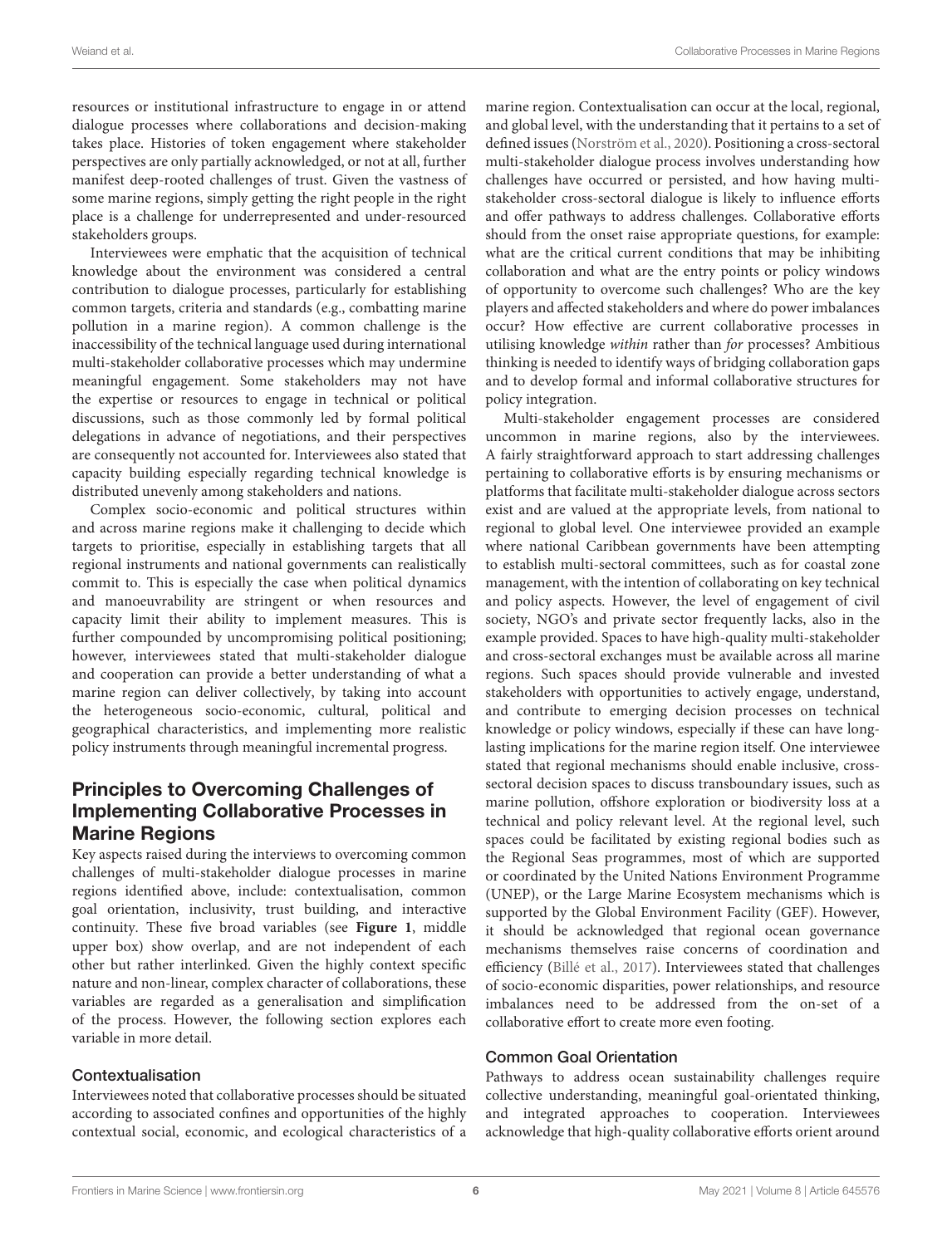a common mind-frame and vision, mutual understanding and interests, and set of strategic objectives which take different perspectives of key players into account that are also acknowledged by all other stakeholders involved. This is especially important for a long-term trusting and working relationship, and to find the necessary compromises among stakeholder groups. A collective understanding and vision necessitates a high degree of ownership and responsibility of the process, especially given the largely informal and voluntary nature of collaborative processes. Several interviewees stated that the incentives to cooperate with recalcitrant stakeholder groups are low and that they see greater value and effectiveness in finding allies with common visions, mutual understandings, and shared intrinsic responsibility. However, when decision-making processes are applied with a collective and goal-orientated approach that is transparent and informal, or at minimum cognisant of political dynamics, even stakeholders with more stringent positions have shown political manoeuvrability in formally supporting marine conservation measures.

Interdependencies and interconnectedness between marine regions were highlighted by interviewees to support the articulation of co-developed meaningful goals through the identification of commonalities. However, it should be ensured that the co-produced knowledge feeds into formal governance arrangements or processes held by other sectors. One interviewee suggested that to increase engagement with private sector stakeholders, generated outputs could for example be disseminated at platforms where the private sector is highly engaged, such as the World Economic Forum.

#### Trust Building

Trust building processes are an integral underlying condition and driver for successful cross-sectoral and multi-stakeholder dialogue processes in marine regions. As stated by the interviewees, physical manifestations of trust are usually documented through agreements such as memoranda of understanding, but building meaningful trust is a longterm process. It requires human and financial resources to provide continuous, long term commitment for sustainable cooperation between stakeholders. One interviewee stated that when there is a pre-history of antagonism from stakeholders and sectors, simply building trust and receiving informal commitment from such stakeholders can be the most prominent success of a collaborative effort and is sometimes the main objective of facilitation. Collaborative strategies should from the onset budget for the human, financial, and time resources required to build effective and long-term perspective and commitment, and to achieve common goals.

Ocean sustainability includes the perspective of marine conservation and protection (e.g., through marine protected areas or no-take-zones), but also of sustainable use (e.g., by fisheries or tourism). Divergent perspectives require multiple actors with diverse aims and conflicting interests to collaborate and can be viewed as collective action dilemmas [\(Bowen et al.,](#page-10-2) [2017\)](#page-10-2). Addressing collective action in marine regions requires trust, enabled by inclusive decision spaces for stakeholders to interact across multiple sectors, levels, and scales, such as through participatory approaches and tools. This can include the engagement of sectors in integrated coastal management or marine spatial planning, and although these tools are not novel, interviewees stated that not all sectors in marine regions are familiar with them and can still be a powerful facilitation tool to increase awareness of other stakeholder perspectives, build trust, and in finding compromise.

#### **Inclusivity**

Collaborative spaces should be inclusive, explicitly acknowledging the diversity of knowledge and applying this knowledge not for, but within collaborative processes. Inclusiveness, empowerment, and representation of weaker or marginalised stakeholder groups require a commitment to a positive strategy from the collaborative process. Power and resource imbalances must be recognised, not just pertaining to human resources but time and financial sustainability, as these are ultimately systemic within and across marine regions, in vertical and horizontal governance structures. Collaborative strategies should also consider power and resource imbalances in their effect on stakeholder abilities to develop long-term trust, shared understandings, and common goals. Conveners of inclusive dialogue spaces should identify and map stakeholders in the region with impartiality and involve stakeholder perspectives through culturally appropriate participatory methods to achieve their full, frequent, and active engagement, and facilitate ownership of the process. Applying these approaches from the onset of the project and allowing time for concerns to be understood and addressed have been catalytic for high-quality inclusive dialogue processes.

Given the lack of collaborative spaces and lack of understanding and preparedness of stakeholders to engage in such processes, these spaces should be made transparent and accessible. Stakeholders which are invested or affected by the decisions should have a basic understanding of what collaborative processes entail, and the implications it can have for them. Capacity development could enable this, building up the stakeholders understanding of the process and language used in collaborative processes, thereby making such processes more transparent and accessible for stakeholders.

Coherence among stakeholders can also be achieved through co-dependency – as the actions of one actor impacts actions, successes, or failures of others. However, co-dependency can also lead to increased competition for resources as stated by one interviewee, can reinforce mistrust and exclusion of stakeholder groups. It was emphasised by an interviewee that the SDGs are vastly accepted by most stakeholders in marine regions and can provide a common overarching framework for stakeholders to align interests and possibly also circumventing the otherwise high degree of technical and political efforts required to build and establish bilateral agreements, targets, and assessment criteria. However, some interviewees pointed out that the SDGs and other formal goals or processes are not tangible enough for the national level of implementation, further resulting in coordination issues and political challenges.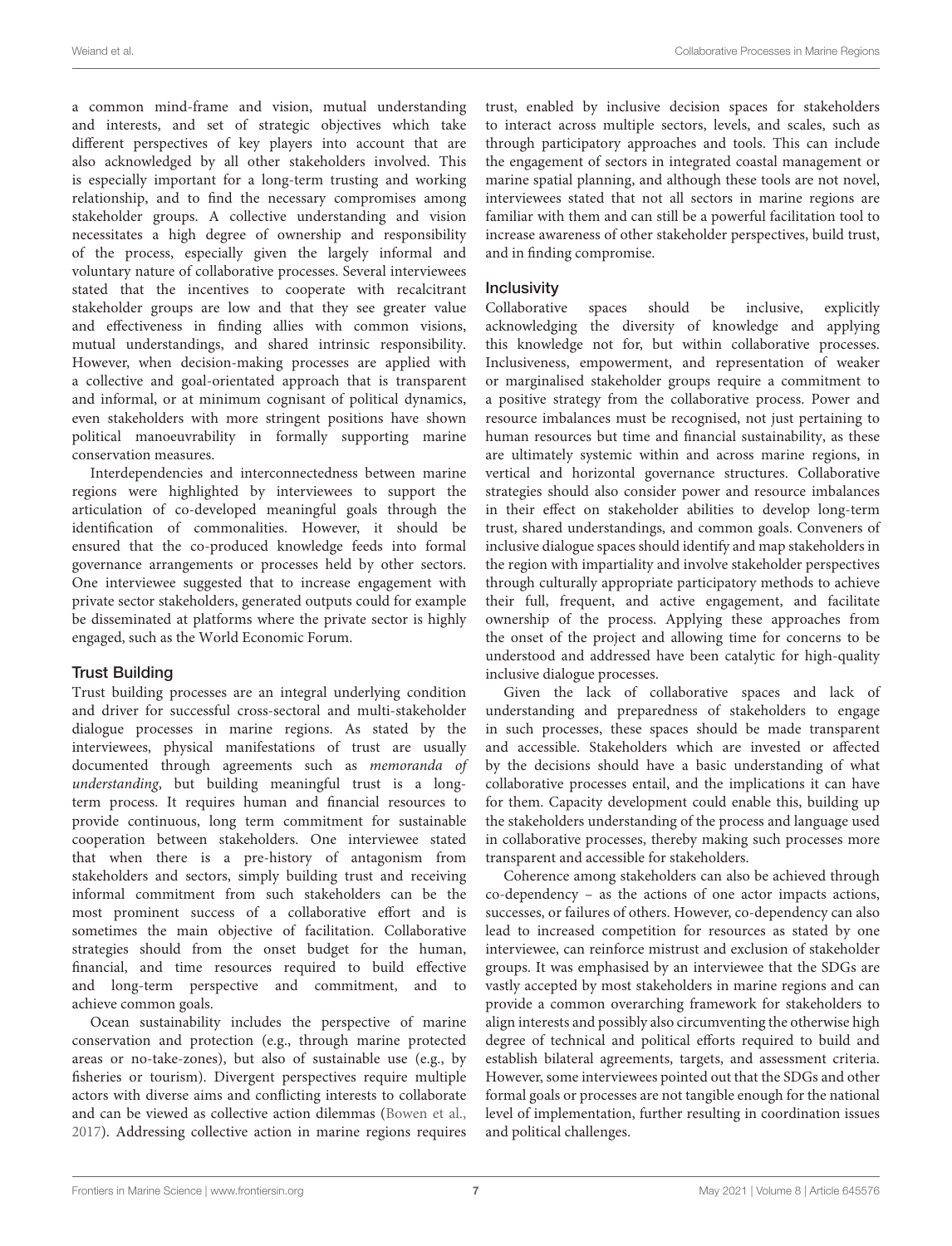#### Interactive Continuity

Productive collaborative processes in marine regions were characterised by interviewees as processes with high engagement and interaction (i.e., high levels of two-way engagement), and continuous (or frequent) learnings from each other with commitment to the process. This is especially important to acknowledge in marine regions with vast geographies and resource allocations (e.g., in the Pacific). Strengthening or improving the practice of interactive continuity within collaborative processes also requires sound evaluation and better monitoring of dialogue processes through pre-determined and co-developed metrics to assess their implementation. This also implores that resources should be budgeted and allocated to enable monitoring and evaluation mechanisms. The complex and iterative nature of collaborative dialogue spaces necessitates evaluation processes that can capture the complexities associated with marine regions and let conveners observe emergent successes, lessons-learned, and outcomes.

Continuity of the collaborative process can be enabled by ensuring financial sustainability, especially as this is often the limiting factor driving time constraints and ultimately longterm commitment challenges in marine regions. Meaningful engagement by funding bodies should be improved and approaches such as budget tracking (identifying where financial resources are flowing to or away and which agencies have provided what support) allows national authorities to understand financial priorities and improve capacity gaps in marine regions. It also allows the national and regional level to increase ownership and targeting of resources, which can be significant for marine regions where development and investments are funded by external states which can result in further power imbalances.

# Experiences of the Marine Regions Forum 2019 — A Case Study of a Cross-Sectoral Multi-Stakeholder Dialogue Platform

In this section, the Marine Regions Forum is reflected upon to illustrate both the strengths and challenges of genuine efforts to cultivate collective action through informal dialogue across sectors and stakeholder groups. When asked about their experiences and perspectives of the Marine Regions Forum 2019 [\(Institute for Advanced Sustainability Studies et al.,](#page-10-12) [2020;](#page-10-12) [Neumann et al.,](#page-11-15) [2021\)](#page-11-15), the first international multi-stakeholder meeting held under this initiative, interviewees indicated that the informal networking with actors from other regions, sectors, and stakeholder groups was a core significance of attending the Forum (see **[Figure 1](#page-4-0)**, middle lower box), especially as these types of interactions are uncommon in marine regions and would usually require financial and time resources to establish and ultimately sustain.

More specifically, interviewees stated that the Forum facilitated dialogue and engagement opportunities for stakeholders across sectors and interest groups that usually wouldn't interact, sharing of lessons learned, and identifying possible synergies between their practices. The multi-stakeholder cross-sectoral nature of the Forum provided participants with

an increased sense of awareness, trust, and appreciation of common or divergent interests as well as underlining the needs of other stakeholder groups. According to the interviews, the informal nature of the Forum also led to actors from opposing sectors and interest groups to attend working groups together, encouraging openness to other topics and adapting their interests or priorities to new issues when both parties formulated respective interests. For instance, participants establishing informal, cross-sectoral dialogue (e.g., nature conservation NGOs interacting informally with a Regional Fisheries Body) and both attending alternative thematic sessions (e.g., on Deep Seabed Mining) increased the chances of generating new cross-sectoral knowledge and cooperation on themes that are currently not within the scope of the parties. This indicates a fostering of cross-sectoral, joint learning processes among the participants.

The interviewees showed that the informality of the dialogue processes at the Forum led to a number of highly practical discussions between actors from different regions and sectors on how these actors could support, partner, or cooperate each other on cross-regional and cross-sectoral topics that interested both parties. It also led to a range of other outcomes, such as the creation of new partnerships and funding. A concrete example is the grant awarded by the Western Indian Ocean Marine Science Association (WIOMSA) to the Seychelles' Conservation and Climate Adaptation Trust (SeyCCAT), for which connections were made in the follow-up of the 2019 Forum where representatives of both parties had met and SeyCCAT presented during the plenum. The grant allows SeyCCAT to develop knowledge management tools and to share its experience, lessons learned and projects to other countries of the Western Indian Ocean (WIO) region.

Interviewees also stated that at an intrinsic level, the Forum provided them with greater conviction of the regional level, increased awareness of inclusive decision spaces and how to apply their knowledge, as well as improving their own knowledge gaps on interregional processes relevant to their work. Gaining perspectives from a diversity of stakeholders further shaped current research ideas and ocean management practices toward a different school of thinking through the sharing of lessons-learned and successful or unsuccessful approaches to ocean sustainability.

Critical reflections by interviewees revealed where and how the collaborative strategy of the Forum could be further improved. Feedback indicated that the informalities contributed to encouraging interactions between participants, and although the more formal contributions from high-level speakers during plenum were recognised as important to create buy-in, participants found it drew attention and created a more formal setting. Some interviewees perceived a higher engagement with participants they were familiar with or attended working groups within their discipline rather than branching out to other thematic areas. However, it must be recognised that interactions with familiar allies and topics are also highly beneficial for already established partnerships. The value lies within deepening trust, ensuring commitments, and more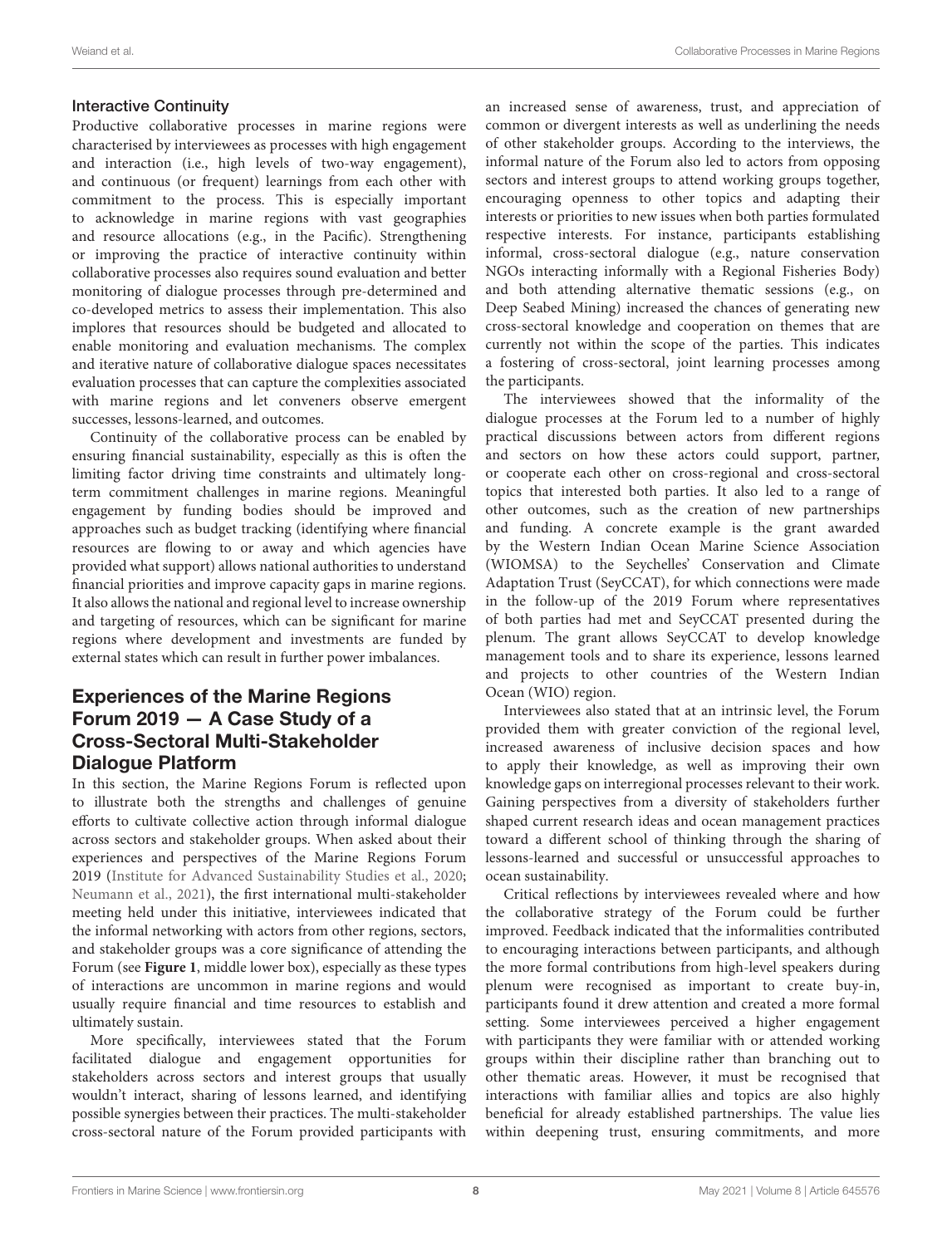effective communication, coordination, and cooperation through face-to-face dialogue.

# **DISCUSSION**

The key motivation behind this study is to provide a better understanding of the challenges and opportunities of collaborative processes in and across marine regions as well as comprehend how informal, inclusive spaces for dialogue and knowledge exchange, specifically the Marine Regions Forum, can facilitate transformation toward integrated ocean governance practices. Creating inclusive dialogue spaces to enable collective action is considered a major governance challenge to successfully implementing SDGs [\(Bowen et al.,](#page-10-2) [2017\)](#page-10-2). The central findings of this paper offer insight into bridging the gap of current collaborative efforts in marine regions to strengthen regional ocean governance.

**[Figure 1](#page-4-0)** illustrates the overall findings of this paper on the challenges and opportunities for cross-sectoral multi-stakeholder collaborations among marine regions, and is based on the contingency theory by [Ansell and Gash](#page-10-8) [\(2007\)](#page-10-8), i.e., within the analytical framework identified from the literature (see section "Materials and Methods"). The model (**[Figure 1](#page-4-0)**) has four broad variables as explained below, including critical common starting conditions, principles to overcoming challenges, facilitative leadership i.e., the Marine Regions Forum, as case study example for a collaborative process, and outcomes of such processes. These variables are not independent of each other, but are rather connected and influence each other. The critical common starting conditions are the entrenched or systemic challenges faced by marine regions which typically constrain but also provide reason for collaboration. At the heart of the model lie the principles to overcome such challenges. They are presented cyclically as they are interconnected, interdependent and non-linear in nature. Principles to overcoming barriers include common goal orientation, inclusivity, trust building, interactive continuity, and contextualisation. The Marine Regions Forum positions itself as a variable of facilitative leadership, i.e., cultivating essential knowledge integration by creating an inclusive and informal dialogue space for stakeholder interaction across multiple sectors and scales. These variables contribute to supporting formal, global ocean governance processes, such as the implementation of SDG 14 and other ocean related SDGs of the 2030 Agenda (see **[Figure 1](#page-4-0)**, right box).

Although marine conservation efforts, management, and implementation of measures occur at the national or local level, regional dialogue is in a unique position to coordinate knowledge integration [\(Tutangata and Power,](#page-11-20) [2002;](#page-11-20) [Van Tatenhove,](#page-11-8) [2011\)](#page-11-8) and ultimately cultivate the process of implementing common agreed-upon global frameworks into action on the ground such as in the context of the 2030 Agenda, the Post-2020 Global Biodiversity Framework currently prepared under the Convention on Biological Diversity, or discussions addressing the ocean-climate nexus within the United Nations Framework Convention on Climate Change (UNFCCC). Regional dialogue platforms can strengthen the recognition of the need for common

(regional) goals and collective harmonised action as well as coherence of indicators used to measure or monitor their progress. In this context, regional deliberations need to be cohesive and innovative, capable of providing guidance and identifying synergies and trade-offs between interlinked goals [\(Bowen et al.,](#page-10-2) [2017\)](#page-10-2). Such dialogue platforms can also be used as a tool to generate greater commitment and accountability in marine regions. Especially as many global policy processes are voluntary and no formal mechanisms or sanctions are in position to ensure the achievement of set targets [\(Bowen et al.,](#page-10-2) [2017\)](#page-10-2).

Ensuring the transformative potential of collaborative spaces, such as the Marine Regions Forum, lies within the co-creative and transdisciplinary approach of these which allows the cultivation of opportunities for joint-learning and knowledge integration as a matter of practice. Facilitating multi-stakeholder and cross-sectoral interactions leads to new exchanges, perspectives, arrangements, and cooperation that allow for working fundamentally differently at the regional level. Further, participants of collaborative spaces gain a better understanding and orientation of collaborative landscapes available and how to engage in them, especially as such efforts and practices are still uncommon. In the end, it is individual responsibility and collective accountability that will facilitate the process for knowledge integration into work practices. This paper also supports the demand to incorporate reflective processes, as performed on the Marine Regions Forum, regarding lessons learned of knowledge integration within practices, to be able to assess, learn, and improve the practices [\(Le Tissier and](#page-10-11) [Hills,](#page-10-11) [2010;](#page-10-11) [Norström et al.,](#page-11-6) [2020;](#page-11-6) [Schmidt et al.,](#page-11-7) [2020\)](#page-11-7).

Based on the interview data, the approach to regional learning adopted by the Marine Regions Forum had an acknowledgeable influence on interviewees in three interlinked areas, which potentially extend to the other attendees of the Forum. Firstly, it increased the attendee's conviction of the role of the regional level, awareness of the current lack of regional knowledge integration, and the need for policy frameworks that explicitly include regional actors. Attendees also gained an insight into regional contextualisation of global frameworks and how the regional level can facilitate processes from the national to global level, including which regional actors and processes are most relevant and how to engage with these. Secondly, attendees gained an understanding of the opportunities for multi-stakeholder integration within regional practices across sectors that complement, rather than replace, existing governance frameworks. Third, the Forum fostered a joint-learning experience for the integration of knowledge across multiple sectors and scales as a matter of practice by creating an inclusive and informal dialogue space.

Possible limitations to this paper due to the fact that coorganisers of the Marine Regions Forum conducted the study and approached interviewees should be acknowledged. For example, the interview responses could be expected to be more critical had they been conducted by a third-party. However, before and during the interview process, respondents were encouraged to reflect critically which they acknowledged and were responsive toward by providing in-depth accounts of their experiences as participants. Moreover, the purpose of the research is foremost to provide a self-reflective account of the newly established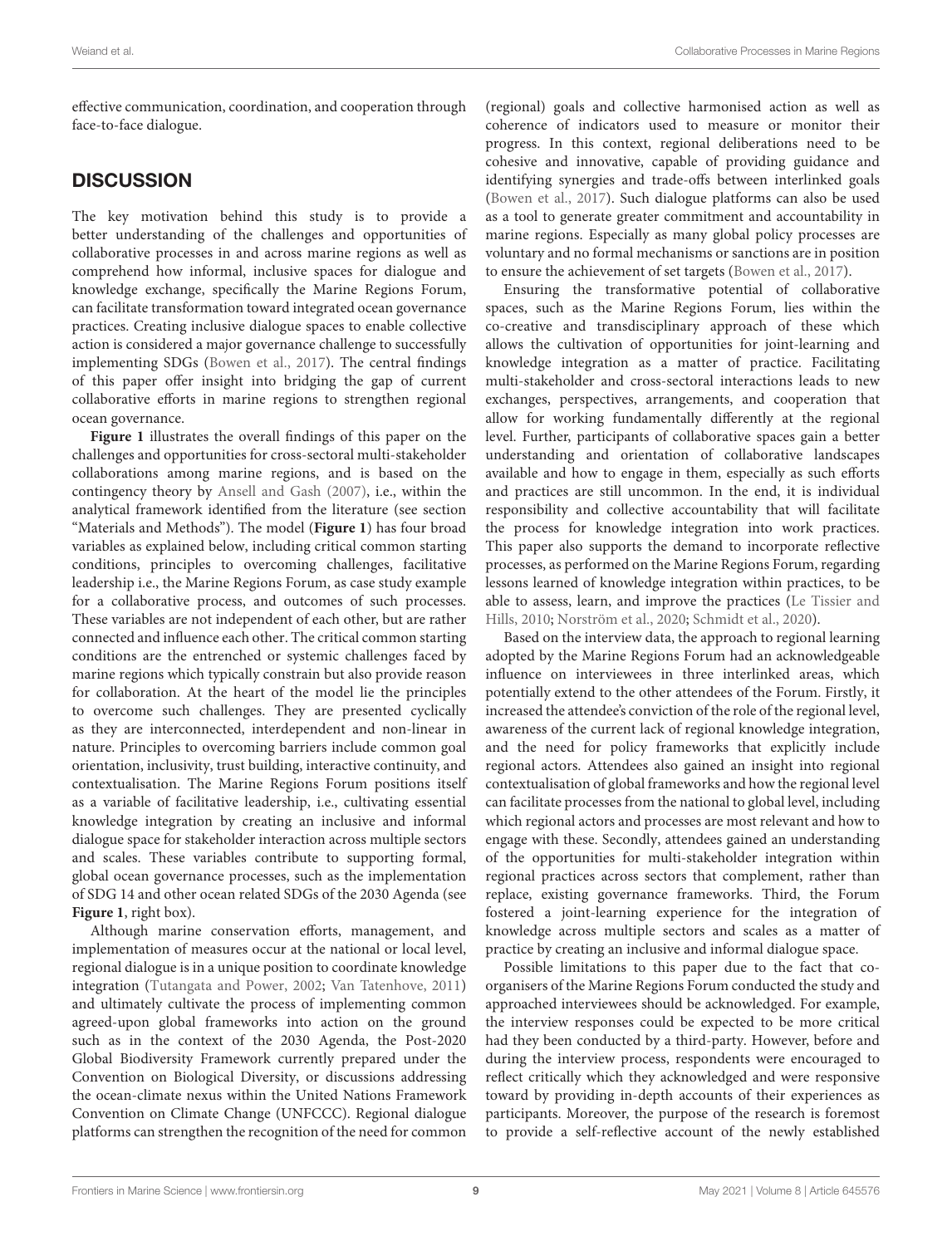Forum as co-organisers and to better understand collaborative processes in and among marine regions which have so far been subject to limited assessments through self-reflexivity, although this is regarded as an integral aspect to transdisciplinary research approaches [\(Rosendahl et al.,](#page-11-21) [2015;](#page-11-21) [Schmidt et al.,](#page-11-7) [2020\)](#page-11-7). The paper seeks to contribute to the assessment and learnings from such collaborative processes in marine regions and allow relevant stakeholders to address the challenges and also engage in selfassessment to improve the practice.

In summary, informal collaborative dialogue spaces detached from institutional settings, such as the Marine Regions Forum, have the potential to cultivate communities for sharing of lessons learned and joint-approaches to overcoming common challenges, thereby supporting transformations toward sustainability. The Forum applies transdisciplinary learning and multistakeholder collaboration as a matter of practice and provides regional contextualisation of global frameworks in support of implementing of the 2030 Agenda. As depicted in **[Figure 1](#page-4-0)**, the Forum is positioned within the collaborative process landscape and contributes to both informal and formal processes, consolidating discussions around regional approaches, which are usually highly contextualised, and facilitated a common understanding of interregional challenges and opportunities. It not only placed emphasis on regional cooperation but also achieved to value actors irrespective of the inherent power differences among different types of regional mechanisms or arrangements sharing the space. This further encouraged innovative thinking on how regional mechanisms can cooperate and collaborate to facilitate the implementation of global goals, which in turn reduced the usual competition between the regional actors or sectoral arrangements and placed them on equal footing to each other.

# **CONCLUSION**

This study sets out to investigate the challenges and opportunities of current collaborative processes in marine regions and provides critical reflections of the Marine Regions Forum – a newly established inclusive dialogue and exchange platform that brings actors together across multiple stakeholder groups, sectors, and marine regions in a genuine effort to enable the transformative change for the sustainable use and conservation of marine environments. The findings have both scholarly relevance and practice-based significance by providing a better understanding of the opportunities and underlying challenges of current collaborative efforts in marine regions and possible pathways to address these. Further, it is exemplified how informal collaborative processes, such as the Marine Regions Forum, can facilitate the transformation toward sustainable oceanrelated governance practices and support global goals and targets through cultivating essential knowledge integration in marine regions by creating an inclusive dialogue spaces and opportunity for stakeholder engagement across multiple sectors and scales. To further support collaborative processes in marine regions, which are regarded as uncommon, and to advance the work of the Marine Regions Forum, the project will be taken into

a second phase. Building on the outcomes of this study and lessons learned from the first Forum, the follow-up project aims to be more regionally focussed, by engaging with a specific marine region to further support transformative ocean action toward the conservation and sustainable use of marine and coastal ecosystems.

Transforming global goals and targets such as the SDGs into action on the ground, especially in light of complex socialecological issue settings such as "the ocean," requires a systemic approach to capitalise on synergies and avoid trade-offs, rather than focussing on single goals and targets [\(Griggs et al.,](#page-10-19) [2017;](#page-10-19) [Nilsson et al.,](#page-11-22) [2018\)](#page-11-22). The delivery of such systemic approaches is hampered by the current institutional and legal fragmentation in ocean governance, but also by other problems such as underdeveloped cultures of collaboration and coordination. Regionally coordinated approaches will be required to achieve advances in the marine environment given these challenges and the accelerating pace of ocean decline. To transcend the prevailing sectoral divides, collaborative approaches are needed that seek the delivery of joint policy development and implementation, bringing together all relevant actors for codesign and co-delivery. In the context of the ocean, the regional level is well suited to facilitate and coordinate multi-stakeholder collaborations across sectors and cultivate knowledge integration to foster the process of implementing global frameworks into action on the ground. Given the complexity of transformation processes toward ocean sustainability, collaborative stakeholder dialogues are suitable to provide the transdisciplinary and knowledge-based guidance needed for use within practices. Synergies and trade-offs amongst regional interests should be identified to ensure effective and fair outcomes such that the lessons learned are relevant and valuable to the other marine regions. By complementing existing processes, facilitating multi-stakeholder exchanges across sectors, and disseminating emerging recommendations to the formal policy processes, informal dialogue spaces for marine regions have the potential to make real progress in ocean governance and sustainability transformations.

The decisions taken and implemented now and in the next decade will be decisive for the future of the ocean. The Marine Regions Forum was set up as an inclusive dialogue space for joint-learning and to support current collaborative efforts within and across marine regions, and by that strengthen regional ocean governance. It has demonstrated that such regional stakeholder processes have the potential to foster facilitative leadership and encourage multi-stakeholder knowledge integration across sectors. Collaborative efforts contribute to supporting formal ocean governance processes at the regional and global level, such as the implementation of SDG 14 and other ocean related SDG's that aim to achieve sustainable use and conservation of the ocean and its resources while delivering a more sustainable future for all.

# DATA AVAILABILITY STATEMENT

The raw data supporting the conclusions of this article will be made available by the authors, without undue reservation.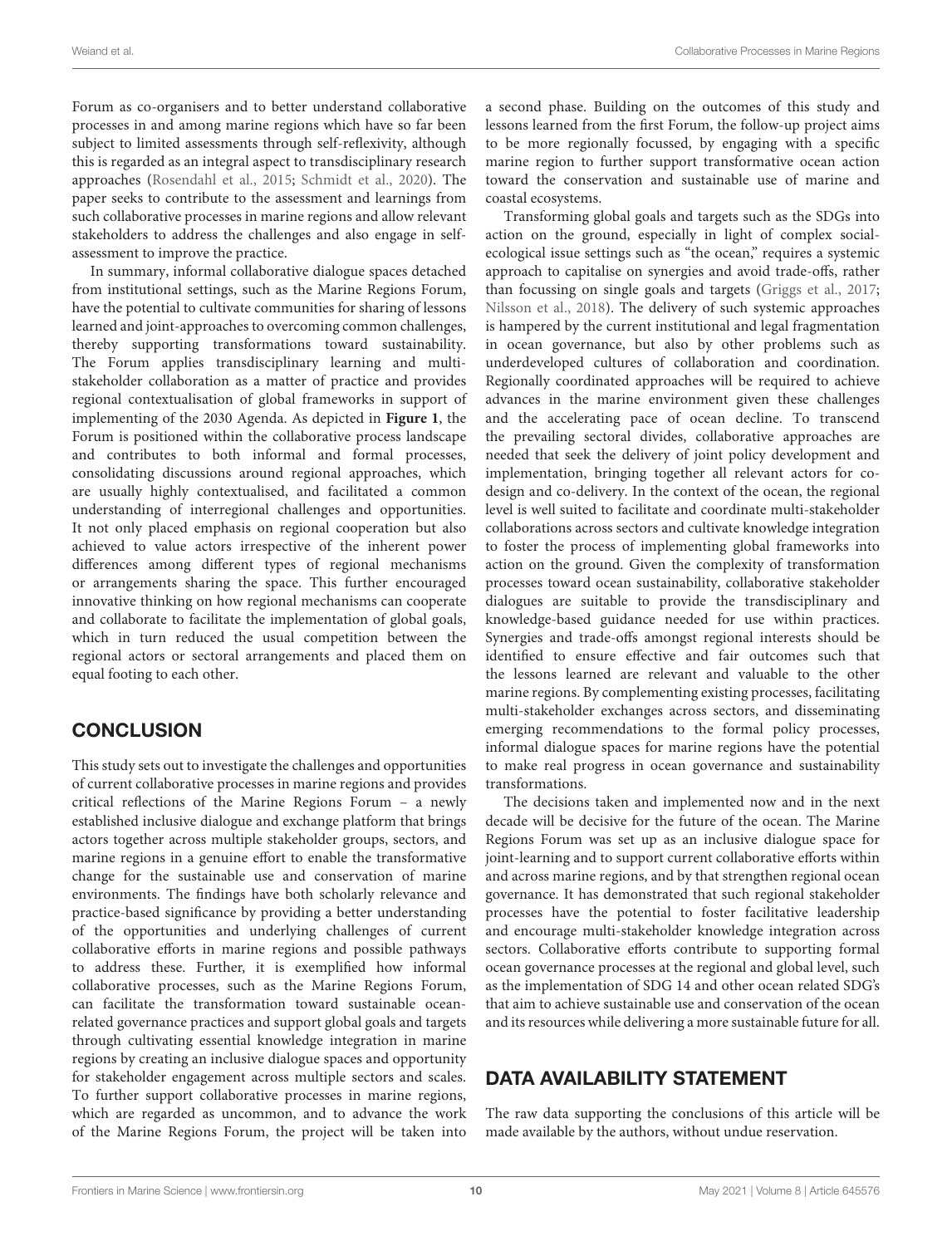#### ETHICS STATEMENT

Ethical review and approval was not required for the study on human participants in accordance with the local legislation and institutional requirements. The patients/participants provided their written informed consent to participate in this study.

# AUTHOR CONTRIBUTIONS

LW, BN, and SU contributed to the conception or design of the work and jointly conceptualised the manuscript. LW organised and conducted the collection and analysis of the interview data for this work and wrote the first draft. BN and SU contributed to sections of the manuscript and revised it critically together with LW, JR, and AM. All authors contributed to manuscript revision, read, and approved the submitted version.

#### FUNDING

Funding for this research was provided to LW, JR, and AM by the German Environment Agency through the departmental research plan (Ressortforschungsplan) of the German Federal Ministry for the Environment, Nature Conservation and Nuclear

# **REFERENCES**

- <span id="page-10-8"></span>Ansell, C., and Gash, A. (2007). Collaborative governance in theory and practice. J. Public Administr. Res. Theor. 18, 543–571. [doi: 10.1093/jopart/mum032](https://doi.org/10.1093/jopart/mum032)
- <span id="page-10-9"></span>Berkowitz, H., Crowder, L. B., and Brooks, C. M. (2020). Organizational perspectives on sustainable ocean governance: A multi-stakeholder, metaorganization model of collective action. Mar. Policy 118:104026. [doi: 10.1016/j.](https://doi.org/10.1016/j.marpol.2020.104026) [marpol.2020.104026](https://doi.org/10.1016/j.marpol.2020.104026)
- <span id="page-10-18"></span>Billé, R., Chabason, L., Drankier, P., Molenaar, E. J., and Rochette, J. (2017). "Regional oceans governance: making Regional Seas programmes, regional fishery bodies and large marine ecosystem mechanisms work better together," in Handbook on the Economics and Management of Sustainable Oceans. Cheltenham, UK: Edward Elgar Publishing. [doi: 10.4337/9781786430724.00036](https://doi.org/10.4337/9781786430724.00036)
- <span id="page-10-7"></span>Booher, D. E. (2004). Collaborative governance practices and democracy. Natl. Civic Rev. 93, 32–46. [doi: 10.1002/ncr.69](https://doi.org/10.1002/ncr.69)
- <span id="page-10-2"></span>Bowen, K. J., Cradock-Henry, N. A., Koch, F., Patterson, J., Häyhä, T., Vogt, J., et al. (2017). Implementing the "Sustainable Development Goals": towards addressing three key governance challenges—collective action, trade-offs, and accountability. Curr. Opin. Env. Sustain. 2017, 90–96. [doi: 10.1016/j.cosust.](https://doi.org/10.1016/j.cosust.2017.05.002) [2017.05.002](https://doi.org/10.1016/j.cosust.2017.05.002)
- <span id="page-10-3"></span>Bremer, S., and Meisch, S. (2017). Co-production in climate change research: reviewing different perspectives. Wiley Interdiscip. Rev.: Climate Change 8:e482. [doi: 10.1002/wcc.482](https://doi.org/10.1002/wcc.482)
- <span id="page-10-0"></span>Chung, S. Y. (2010). Strengthening regional governance to protect the marine environment in Northeast Asia: From a fragmented to an integrated approach. Mar. Policy 34, 549–556. [doi: 10.1016/j.marpol.2009.](https://doi.org/10.1016/j.marpol.2009.10.011) [10.011](https://doi.org/10.1016/j.marpol.2009.10.011)
- <span id="page-10-5"></span>Cvitanovic, C., Hobday, A. J., Van Kerkhoff, L., and Marshall, N. A. (2014). Overcoming barriers to knowledge exchange for adaptive resource management; the perspectives of Australian marine scientists. Mar. Policy 52, 38–44. [doi: 10.1016/j.marpol.2014.10.026](https://doi.org/10.1016/j.marpol.2014.10.026)
- <span id="page-10-6"></span>Cvitanovic, C., Hobday, A. J., van Kerkhoff, L., Wilson, S. K., Dobbs, K., and Marshall, N. A. (2015). Improving knowledge exchange among scientists and decision-makers to facilitate the adaptive governance of marine resources: A review of knowledge and research needs. Ocean Coastal Manag. 112, 25–35. [doi: 10.1016/j.ocecoaman.2015.05.002](https://doi.org/10.1016/j.ocecoaman.2015.05.002)

Safety via project FKZ 3717 25 261 0. The work of BN and SU was supported by the German Federal Ministry of Education and Research (BMBF) through its Research for Sustainable Development program (FONA), and the Federal State of Brandenburg.

#### ACKNOWLEDGMENTS

We would like to express our sincere thanks to the participants of this study for their input and interest in the study, to our donors for their support of this research, and to all colleagues who contributed to the conceptualisation and implementation of this study, foremost to Giulia Molinengo, Daniel Oppold, and Dorota Stasiak from the Institute for Advanced Sustainability Studies for their input on the analytical framework. We would like to express our sincere gratitude to the interview participants for taking part in the research and providing their valuable input.

# <span id="page-10-14"></span>SUPPLEMENTARY MATERIAL

The Supplementary Material for this article can be found online at: [https://www.frontiersin.org/articles/10.3389/fmars.](https://www.frontiersin.org/articles/10.3389/fmars.2021.645576/full#supplementary-material) [2021.645576/full#supplementary-material](https://www.frontiersin.org/articles/10.3389/fmars.2021.645576/full#supplementary-material)

- <span id="page-10-4"></span>Dale, A., and Armitage, D. (2011). Marine mammal co-management in Canada's Arctic: Knowledge co-production for learning and adaptive capacity. Mar. Policy 35, 440–449. [doi: 10.1016/j.marpol.2010.](https://doi.org/10.1016/j.marpol.2010.10.019) [10.019](https://doi.org/10.1016/j.marpol.2010.10.019)
- <span id="page-10-17"></span>DeCuir-Gunby, J. T., Marshall, P. L., and McCulloch, A. W. (2011). Developing and using a codebook for the analysis of interview data: An example from a professional development research project. Field Methods 23, 136–155. [doi:](https://doi.org/10.1177/1525822X10388468) [10.1177/1525822X10388468](https://doi.org/10.1177/1525822X10388468)
- <span id="page-10-16"></span>Fereday, J., and Eimear, M.-C. (2006). Demonstrating Rigor Using Thematic Analysis: A Hybrid Approach of Inductive and Deductive Coding and Theme Development. Int. J. Q. Methods 5, 80–92. [doi: 10.1177/160940690600500107](https://doi.org/10.1177/160940690600500107)
- <span id="page-10-10"></span>Gopnik, M., Fieseler, C., Cantral, L., McClellan, K., Pendleton, L., and Crowder, L. (2012). Coming to the table: Early stakeholder engagement in marine spatial planning. Mar. Policy 36, 1139–1149. [doi: 10.1016/j.marpol.2012.02.012](https://doi.org/10.1016/j.marpol.2012.02.012)
- <span id="page-10-19"></span>Griggs, D. J., Nilsson, M., Stevance, A.-S., and McCollum, D. (2017). A Guide to SDG Interactions: from Science to Implementation. Paris: International Council for Science
- <span id="page-10-13"></span>Guest, G., Bunce, A., and Johnson, L. (2006). How Many Interviews Are Enough?: An Experiment with Data Saturation and Variability. Field Methods 18, 59–82. [doi: 10.1177/1525822X05279903](https://doi.org/10.1177/1525822X05279903)
- <span id="page-10-15"></span>Hay, I. (2010). Qualitative Research Methods in Human Geography, 3rd Edn. Oxford: Oxford University Press.
- <span id="page-10-1"></span>Heinrich Böll Foundation (2017). Ocean Atlas. In Ocean Atlas - Facts and Figures on the Threats to our Marine Ecosystems. Available online at: [https://www.boell.](https://www.boell.de/sites/default/files/web_170607_ocean_atlas_vektor_us_v102.pdf) [de/sites/default/files/web\\_170607\\_ocean\\_atlas\\_vektor\\_us\\_v102.pdf](https://www.boell.de/sites/default/files/web_170607_ocean_atlas_vektor_us_v102.pdf) (accessed date, May 2017)
- <span id="page-10-12"></span>Institute for Advanced Sustainability Studies, Institute for Sustainable Development and International Relations, and Tmg – ThinkTank for Sustainability. (2020). Marine Regions Forum 2019: Achieving a healthy ocean - regional ocean governance beyond 2020 Conference Report. Germany: Institute for Advanced Sustainability Studies (IASS); Institute for Sustainable Development and International Relations (IDDRI); TMG - ThinkTank for Sustainability (TMG). [doi: 10.2312/](https://doi.org/10.2312/) iass.2020.001
- <span id="page-10-11"></span>Le Tissier, M. D. A. A., and Hills, J. M. (2010). Practitioner training for building capacity in ICZM. Ocean Coastal Manag. 53, 787–795. [doi: 10.1016/](https://doi.org/10.1016/j.ocecoaman.2010.10.018) [j.ocecoaman.2010.10.018](https://doi.org/10.1016/j.ocecoaman.2010.10.018)